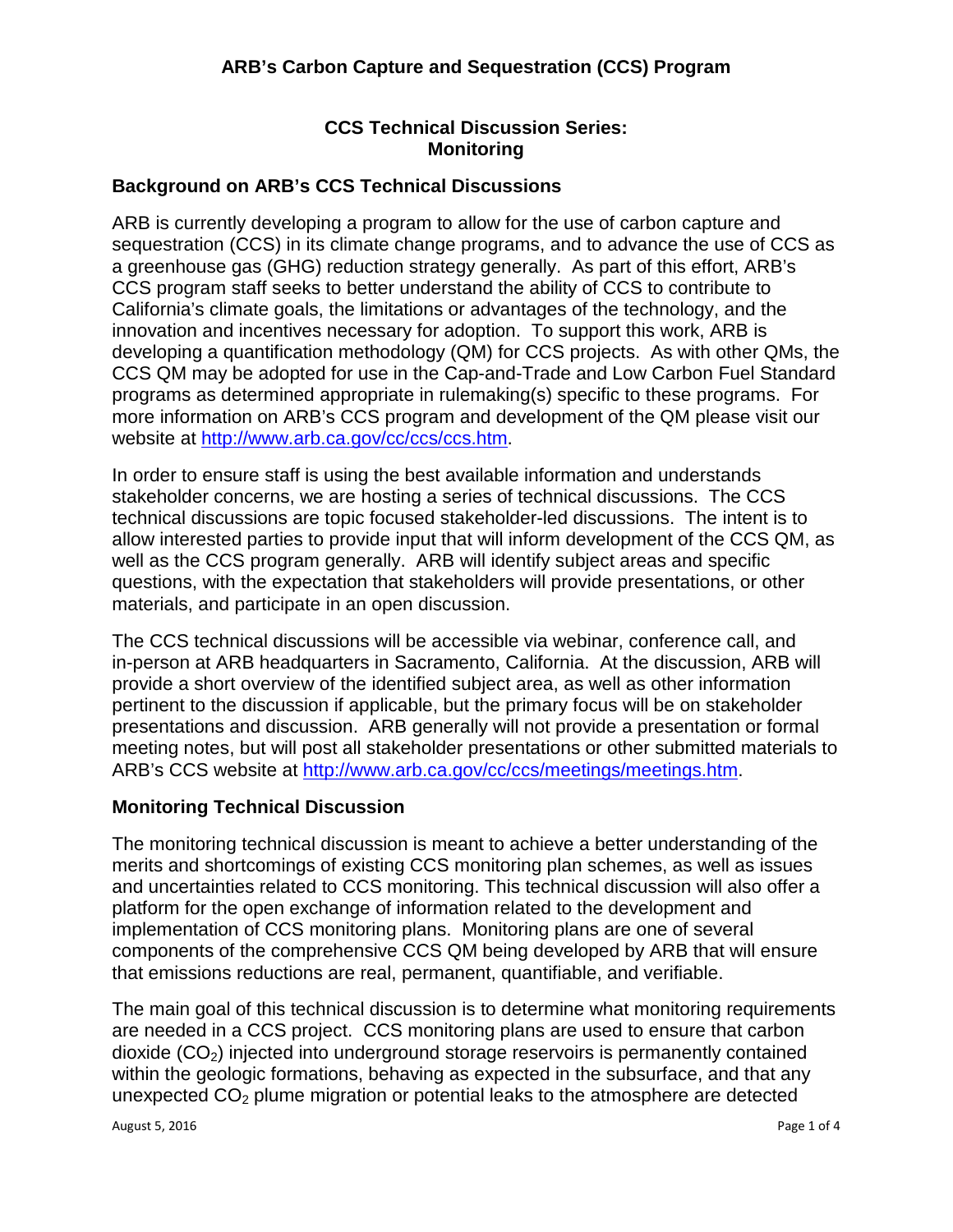## **ARB's Carbon Capture and Sequestration (CCS) Program**

early so that appropriate responses can be taken. Monitoring is done with the use of various technologies that are used to detect and quantify leaks. A typical monitoring plan will measure the amount of  $CO<sub>2</sub>$  stored at a sequestration site, monitor the site for plume migration or leaks or a deterioration of storage integrity over time, and verify that the  $CO<sub>2</sub>$  is permanently stored and does not harm the environment. Well-designed monitoring plans are reactive to any changes detected during injection, and a verification component measuring the amount and location of stored  $CO<sub>2</sub>$  is usually included.

*Participating in the Monitoring Technical Discussion*

| DATE: | Friday August 5, 2016      |
|-------|----------------------------|
| TIME: | $9:30$ a.m. to $4:00$ p.m. |

To attend in person:

LOCATION: Room 550 ADDRESS: Cal/EPA Headquarters Building 1001 "I" Street Sacramento, California 95814

To participate by webinar: <https://attendee.gotowebinar.com/register/4952393161540958979>

To participate by teleconference:

United States: +1 (631) 992-3221 Access Code: 797-177-549 Please note that this is a toll call.

### *Presenting at the Monitoring Technical Discussion*

If you would like to present at the Monitoring Technical Discussion, please contact Ms. Sara King at (916) 323-1009 or Sara. King@arb.ca.gov by July 28, 2016. ARB is requesting that presentations be limited to 20 minutes. Depending on interest, ARB may adjust presentation length and will communicate this to presenters ahead of time.

If you require special accommodation for the scheduled meeting or need this document in an alternate format (e.g., Braille, large print) or another language, please contact Ms. Regina Cornish at (916) 327-1493, as soon as possible. TTY/TDD/Speech to Speech users may dial 711 for the California Relay Service.

If you have questions about the Monitoring Technical Discussion, please contact Ms. Sarah Penfield, Air Pollution Specialist, at (916) 324-8182 or [Sarah.Penfield@arb.ca.gov.](mailto:Sarah.Penfield@arb.ca.gov)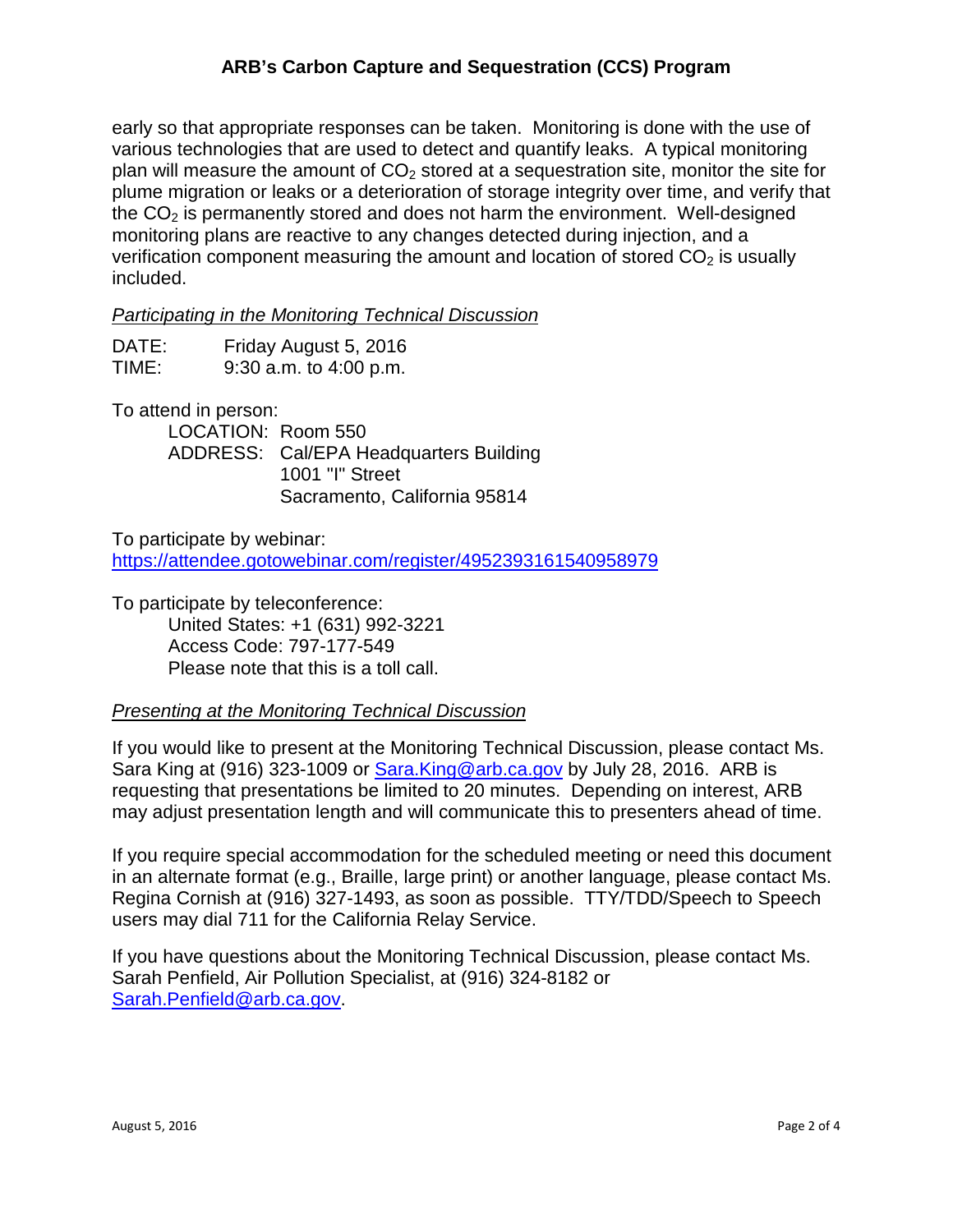### *Questions to Guide the CCS Monitoring Technical Discussion*

The following sections provide a list of questions that is intended to guide stakeholder presentations and the discussion generally. Please note that this list is not exhaustive either in topics or questions, and that when developing monitoring requirements ARB must adhere to the requirements of AB32, the California Administrative Procedures Act, and its current regulations, such as MRR, which has specific accuracy requirements.

### **Monitoring Plan Development**

Monitoring plans are used for multiple purposes including understanding plume stability, pressure management, and leak detection and quantification.

- 1. What process should be used to develop a CCS monitoring plan?
- 2. What specific elements should or should not be included in a monitoring plan?
- 3. How should CCS monitoring plans be implemented?
- 4. What criteria should we use to evaluate monitoring plans?
- 5. Are there specific technologies that should always be required in a CCS monitoring plan?
- 6. Are there specific performance metrics that should be required as components of a CCS monitoring plan?
- 7. How should a monitoring plan differ between sequestration in oil & gas reservoirs and sequestration in saline formations?
- 8. How should monitoring schedules be determined?
- 9. What specific or general triggers should require monitoring plans to be updated?
- 10.What monitoring should be required at different stages of a CCS project, and for how long (e.g. construction, operation, post-injection)?
- 11.What contingencies should be included in a monitoring plan?
- 12. What role should monitoring play in determining  $CO<sub>2</sub>$  plume stability?
- 13.What degree of plume stability should be required in order to cease monitoring activities?
- 14.What role does verification play in a monitoring plan?